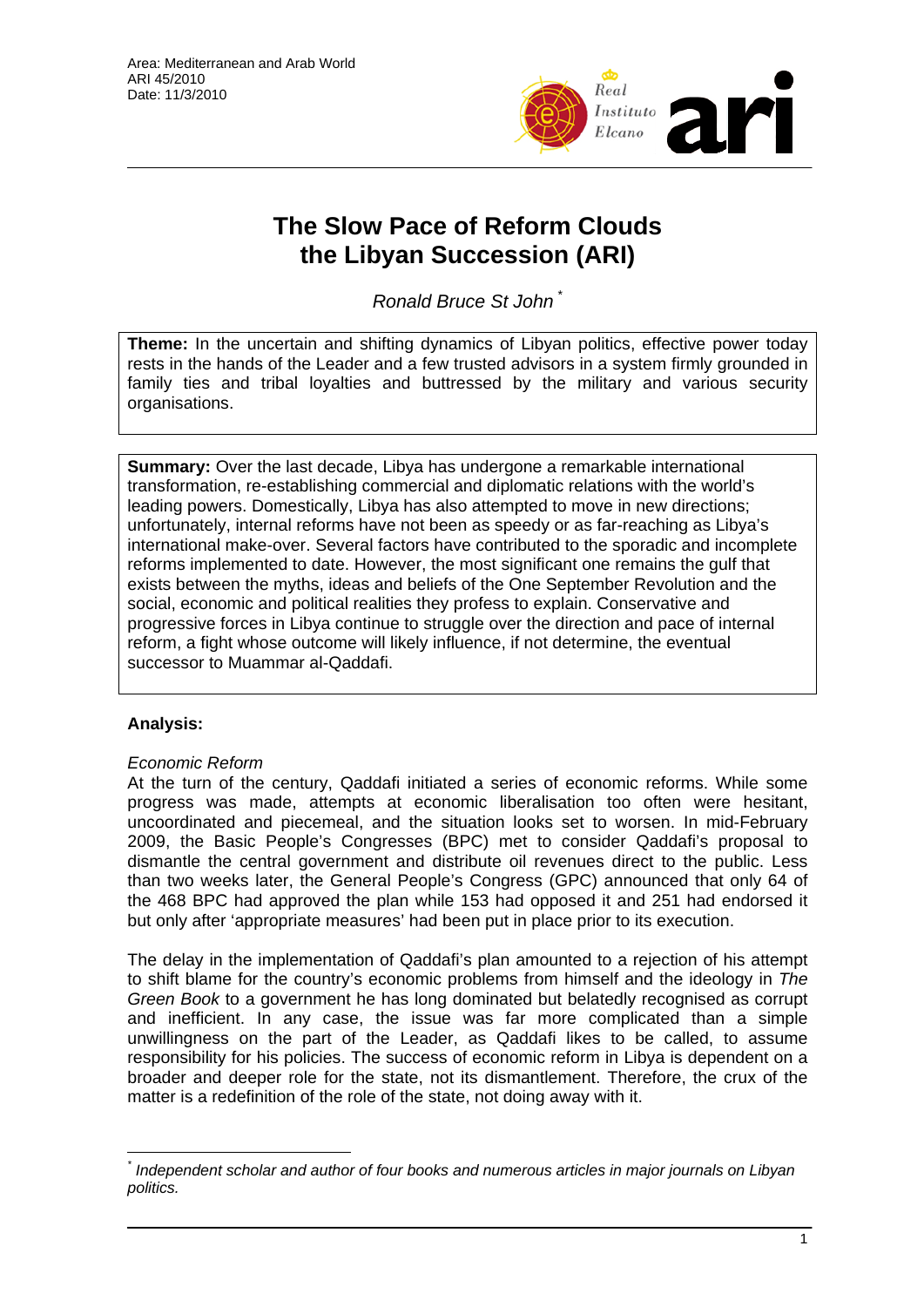

At the same time, Libyan officials have continued to promote 'people's capitalism', a halfway house between socialism and capitalism often described as looking like capitalism but acting like socialism. Actually, people's capitalism is nothing more than a crude attempt to mask the obvious differences between the anachronistic 'socialist' ideology in *The Green Book* and modern reality. Attempts to rationalise privatisation as the 'extension of popular ownership' fall in the same category. In the interim, charges of inconsistency, lack of transparency and favouritism have continued to dog the reform process with most observers agreeing that a strong investment code, contract sanctity and the rule of law are among the things required to improve the current business climate.

The mounting political uncertainties which have accompanied lagging economic reforms add to expatriate uneasiness and dampen foreign investment. From the outset of the internal reform process, many international investors, out of perceived or real necessity, tied themselves to a single individual or political faction, often Saif al-Islam al-Qaddafi, the Leader's first son by his second wife and a champion of reform. As the political fortunes of Saif and those around him have ebbed and flowed, concern has increased among some investors that they picked the wrong sponsor.

#### *Hydrocarbons, the Exception?*

In recent years, the oil and gas sector has generally been viewed as the single positive exception to halting reform efforts elsewhere in the Libyan economy. In August 2004, Libya announced a new round of exploration and production sharing agreements, EPSA, phase four, which offered enhanced incentives for oil and gas exploration in an open, competitive bidding environment. Over the next three years, the National Oil Company (NOC) concluded four rounds of bidding, awarding 52 contracts to almost three dozen companies from some 20 countries. The terms of these contracts were highly competitive with the NOC collecting hundreds of millions of dollars in signature bonuses.

Widely considered a success in terms of efficiency and transparency, reforms to the oil and gas industry have stalled in recent months and now appear at risk. As oil prices declined, Qaddafi threatened to nationalise the hydrocarbon industry, arguing the recent slump in oil revenues should prompt oil-producing states to maximise revenues from their key resource. While nationalisation itself was never anticipated, the NOC seized on the moment to renegotiate existing oil and gas contracts. Over the last two years, it has revised contracts with ENI of Italy, Total of France and Repsol of Spain, to name a few, reducing their oil take from as much as 49% to less than 20%.

At the same time, the General National Maritime Transport Company of Libya (GNMTC), headed by Hannibal Qaddafi –the Leader's fourth son by his second wife–, has continued to exercise a near monopoly on the transport of Libyan oil, concluding the purchase in late 2008 of six oil tankers valued at US\$400 million. Hannibal's involvement in the lucrative oil transport industry is symptomatic of a trend in which the participation of one or more of Qaddafi's children has become increasingly necessary for the success of any large project or business deal. The ongoing dispute with the Swiss government and the EU, which stems from the alleged mistreatment of Hannibal by Geneva police in July 2008, offers further evidence of the degree to which the Leader sees himself and his family as inviolable and exempt from accepted standards of behaviour, including norms promoted in *The Green Book*. The early March 2010 diplomatic row with the US over a State Department spokesperson's offhand characterisation of the Leader as a few cards shy of a full deck in part falls in the same category.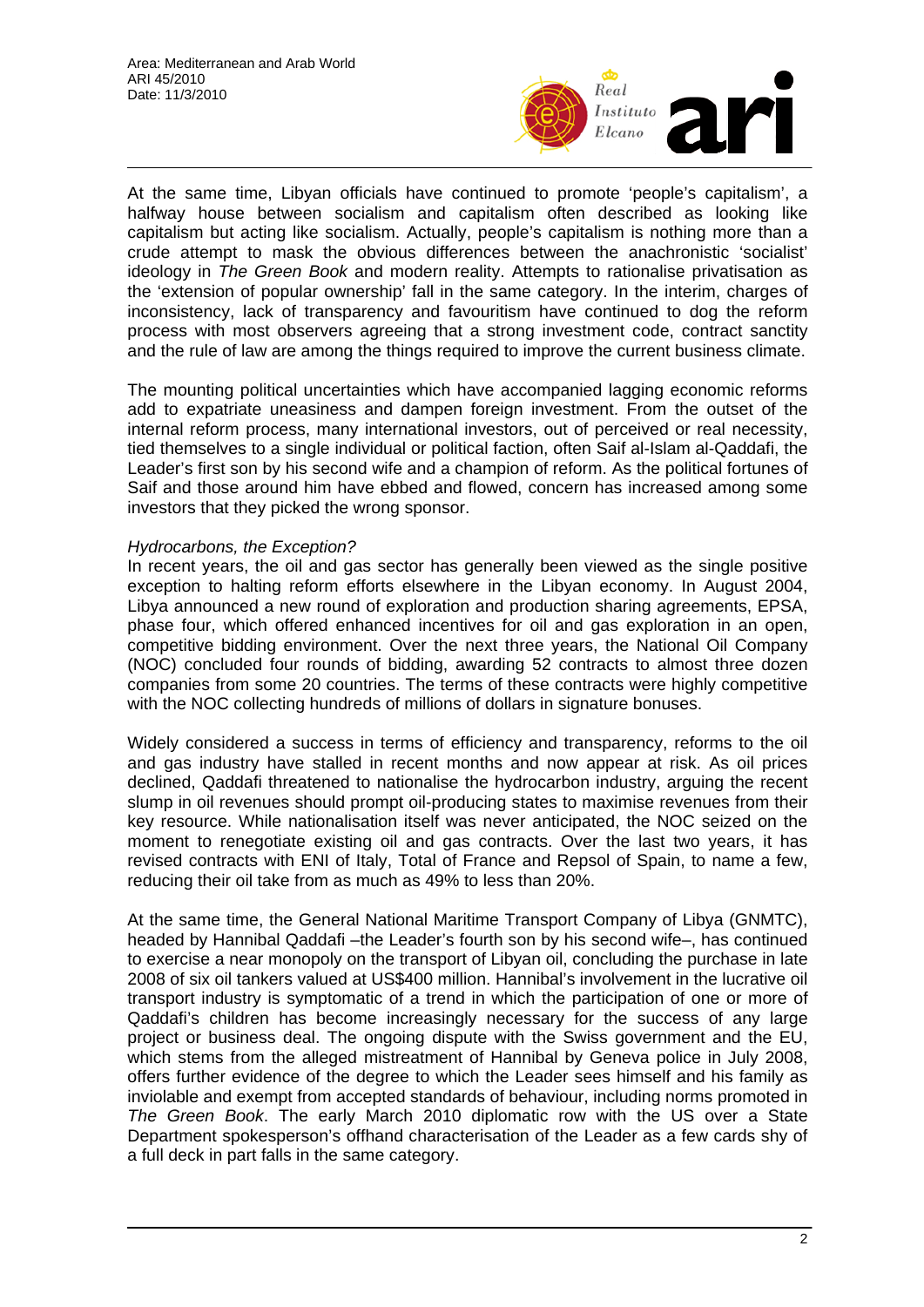

Unfortunately, things look set to become even more difficult for international companies operating in Libya. The government in August 2009 issued a directive that all companies working in the country must appoint a Libyan citizen to head up local operations, an onerous requirement in the oil and gas sector where 100% of exploration costs are paid by the foreign partner. A few weeks later, Shokri Ghanem, the head of the National Oil Company, tendered his resignation in a surprise move that signalled a serious policy rift. Ghanem was later reinstated but not before a new body, the Supreme Council for Energy Affairs (SCEA), was created to oversee the NOC and to regulate the hydrocarbons industry. Chaired by the Secretary of the General People's Committee (Prime Minister), the membership of the SCEA includes Muatasim Billah al-Qaddafi, the national security adviser and Qaddafi's third son by his second wife. With Muatasim known for his ties to conservative elements and Ghanem an ally of Saif's progressive movement, there remains an open question as to whether the reinstatement of Ghanem represented a return to earlier NOC policies or simply an attempt to paper over policy differences.

One indication that oil and gas policy may be under new management came in early March 2010 when Ghanem summoned executives from a number of US oil companies operating in Libya, including Exxon Mobil, ConocoPhillips, Occidental and Marathon, and told them that the current diplomatic row with Washington could have a negative impact on all US businesses in the country. This decision to threaten oil company executives over an incident completely outside their control is of considerable potential significance because Libya for most of the last 40 years has kept hydrocarbon policy in general and the NOC in particular isolated from domestic and international controversies.

Given the level of uncertainty clouding the hydrocarbons sector, the abortive sale of Verenex Energy Inc., a Canadian oil exploration company, to the state-owned China National Petroleum Company (CNPC) caused serious heartburn for oil companies operating in Libya, especially the smaller ones. The National Oil Company blocked the sale for months on the grounds it enjoyed the right of first refusal and could decide to match CNPC's bid for Verenex. With other holdings in Libya, China proved reluctant to challenge the Qaddafi regime and eventually withdrew its offer in September 2009. In the meantime, Verenex's share price slumped over uncertainty as to whether a sale would occur, and if so, when and at what price.

When compared to giants like British Petroleum and Exxon Mobil, Verenex is a small player in Libya, but it is the only one to have made a large find in the acreage tendered after August 2004. Awarded area 47 in Ghadames as part of EPSA, phase 4, round 1, Verenex later identified a deposit estimated to hold 2.15 billion barrels of oil. Verenex eventually agreed at the end of 2009 to sell to the NOC at 70% of the price originally offered by the CNPC after the NOC refused to honour its commitment to match the CNPC bid. Libya's shabby treatment of Verenex has caused other oil companies operating in the country to worry that in the event of a significant discovery Libya would also seek to revise their contract terms to recover more revenues. It was especially concerning for the smaller oil companies because the Libyan approach in 2009 mirrored its strategy in the early 1970s when it initiated radical new production and pricing policies, beginning with the smaller and more vulnerable independent companies.

The Verenex case also offered an illuminating window into why Libya's mid-term production expectations are not being met. A common complaint from international companies working in Libya is that its opaque, bureaucratic decision-making system too often results in prolonged, less-than-transparent decisions. Foreign oil producers are also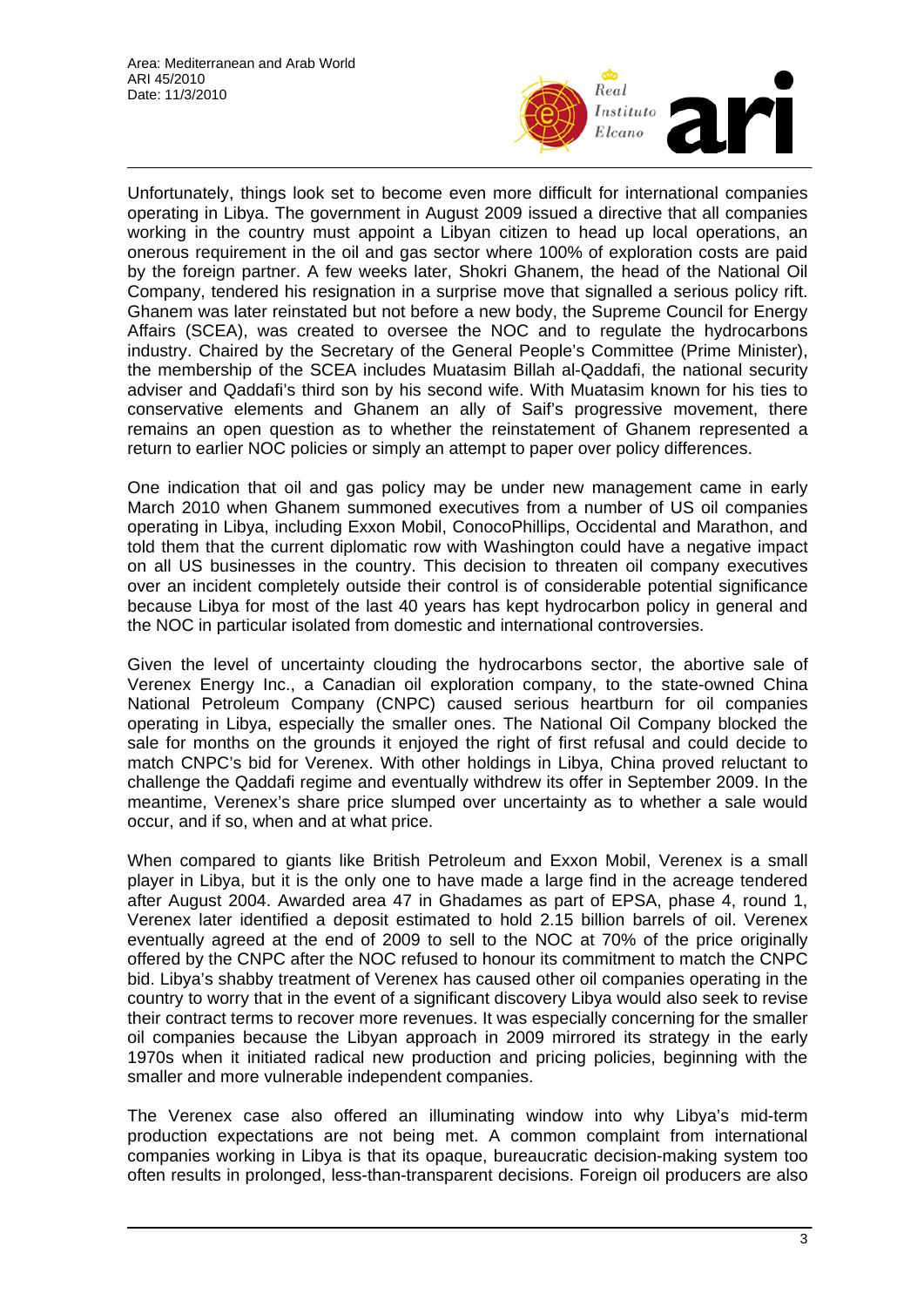

disappointed at the low rate of new finds in Libya. Therefore, any new efforts to tightened terms for oil and gas contracts could easily result in reduced exploration activity, putting at risk Libyan plans for production increases. Reflecting the current situation, Shokri Ghanem in December 2009 unexpectedly extended the much ballyhooed NOC production target of 3 million barrels a day (b/d) by 2012 out five years to 2017.

#### *Social Reform*

Libya remains a largely tribal society operating along informal, cliental lines. Primary allegiances are to the family, clan and tribe, and the path to advancement more often than not is through nepotism, favouritism and patronage as opposed to performance, merit or skill. Basic freedoms, like freedom of speech, assembly and the press, do not exist. In the spring of 2009, the state nationalised Saif's budding media empire, dealing a severe blow to what little free press remained. More recently, the Leader defined a free press as one owned by the people –ie, the regime–, as opposed to corporations or individuals.

Libya has one of the youngest populations in the Arab world with one in three under 15 years of age; therefore, the current high rates of unemployment and underemployment, especially among youth, will likely increase in coming years. In part, the regime has sought to address these problems through the policy of Libyanisation, requiring foreign firms to hire Libyans. Similar policies have been implemented elsewhere in the world with only limited success. For the policy to work in Libya, both improved education and a new work ethos are essential, and neither of these can be expected to materialise in the short run. Consequently, Libya continues to recruit tens of thousands of expatriate workers, an approach that has led to charges of abuse and mistreatment in the past.

Progress on human rights reform also remains slow and uncertain at best. Ali Mohamed al Fakheri, a former CIA detainee better known by his terrorist *nom de guerre* Ibn al-Sheikh al-Libi, died in the notorious Abu Salim prison in early May 2009. Officially, he committed suicide; however, the tight security commonplace in Libyan prisons makes this unlikely. At the other end of the political spectrum, Fathi al-Jahmi, a prominent Libyan political dissident and human rights activist, slipped into a coma following a stroke on 4 May 2009 and later died in Jordan. A tale of two Libyans, both opponents to the Qaddafi regime, and both dead directly or indirectly as a result of regime policy.

With Saif in the lead, some recent developments have resulted in pockets of actual or potential social reform, offering hope for additional improvements in the future. In late November 2009, an official suggested that new legislation, if adopted by the GPC, would allow the formation of nongovernmental organisations (NGOs) as long as they were apolitical. The same person stated that the penal code might be amended to reduce the number of crimes punishable by death from the current 21 to only two: premeditated murder and acts of terrorism. Two months later, just as a committee appointed by Saif was about to propose laws setting out the new penal code and the formation of NGOs, the Leader told the GPC that the concept of a civil society complete with NGOs had no place in Libya. In the interim, the Qaddafi International Charity and Development Foundation headed by Saif issued its first report cataloguing human rights abuses in Libya and calling for the full liberalisation of the media. Saif was also instrumental in organising in mid-December 2009 the first press conference by Human Rights Watch inside Libya.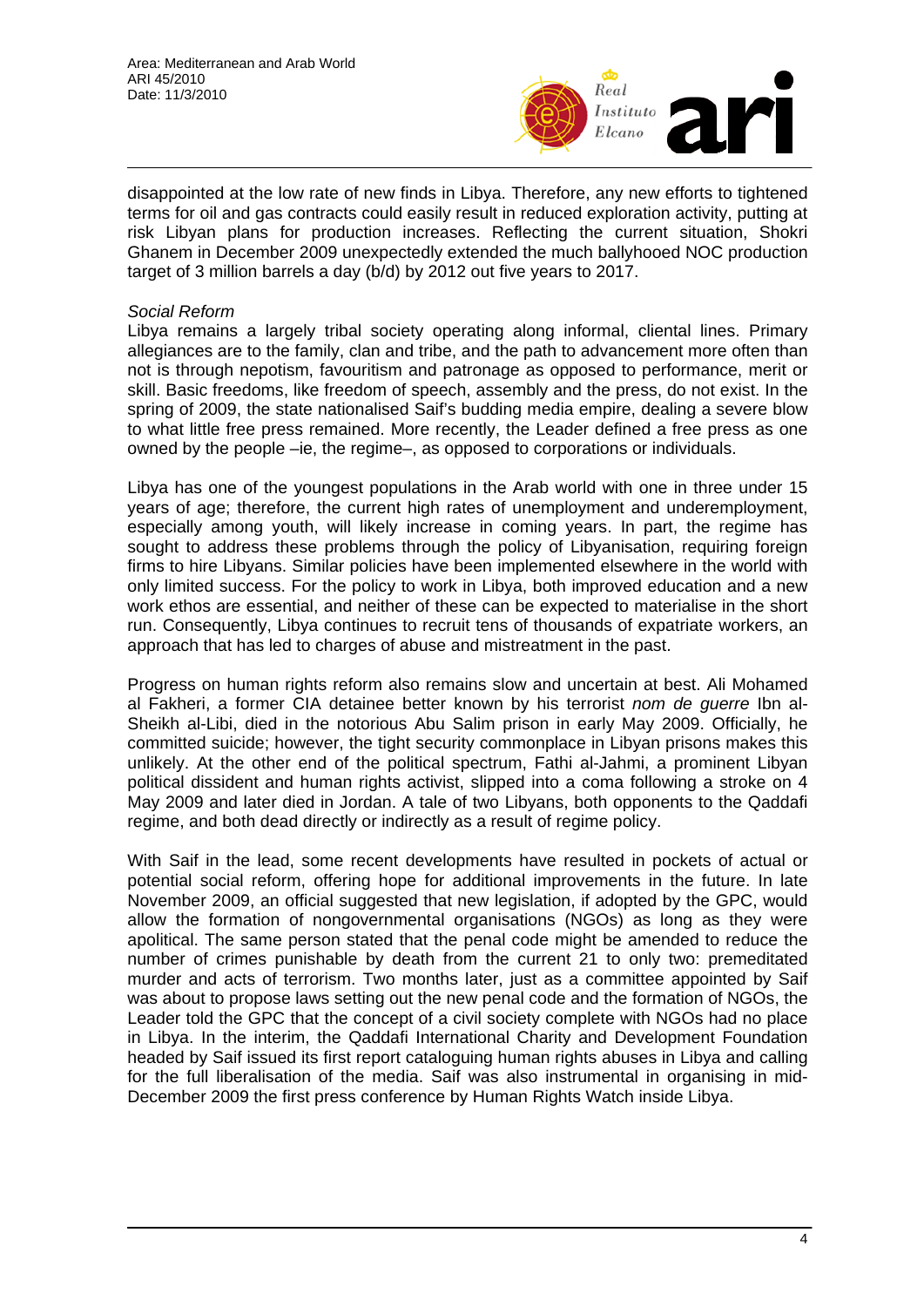

### *Political Reform*

Over the last 40 years, the Qaddafi regime has implemented a long series of political reforms in an effort to generate the levels of political mobilisation and participation necessary to achieve its goals but to do so within the centralised, authoritarian political system necessary for Qaddafi to retain power. In the process, the Leader claims to have created a unique form of direct democracy, based on a nationwide system of committees and congresses, in which power rests in the hands of the people. In reality, Qaddafi after 40 years of tinkering, has largely returned the political system to where it was when he ousted the Libyan monarchy in 1969. Effective power today rests in the hands of the Leader and a few trusted advisors in a system firmly grounded in family ties and tribal loyalties and buttressed by the military and various security organisations.

Selected elements of a Western-style, representative democracy are present in the Libyan system of direct democracy, but others, like the rule of law, respect for human rights and freedom to dissent, are not. Moreover, a thorough reform of the existing system of government, to include professionalisation of the military, increased control of security institutions by civil society and the state and strengthening the rule of law, is unlikely to occur as long as Qaddafi remains in power. Any such reform would destroy the system the Leader has spent 40 years constructing and his power base in the process.

In 2004, Saif created a small committee to work with international experts to draft a new constitution. Their efforts produced a draft charter of 152 articles which was leaked to the press in the spring of 2008. It was then submitted to a legal committee for review under the following guidelines: (1) be sensitive to the spirit of *The Green Book*; (2) acknowledge the weakness of a formal system of government and the strength of actors sitting outside the formal system; and (3) consider the need for stability in existing bodies of governance. These guidelines reinforced the message the draft committee had been given at the outset, ie, certain red lines could not be crossed in any constitution –including the role of the Leader and the ideology in *The Green Book*–. Saif later announced that a draft constitution would be presented to the GPC in February 2009; however, nothing more has been heard of the document. In any case, any future constitution –if one is released– will almost surely be more of a social contract, *à la* Jean-Jacques Rousseau, as opposed to a document detailing a working system of representative democracy, including separation of powers, checks and balances, political parties and free elections.

In the meantime, the Leader has continued to promote his system of direct democracy as the solution to the world's political ills, decrying multiparty democracy as a system in which people are ridden on 'like donkeys'. In an April 2009 speech to Libyan students, Qaddafi proudly proclaimed that one day the world will implement *The Green Book*, the Third Universal Theory and the Jamahiriya system. In a late January 2010 address to the GPC, he again reaffirmed his faith in the direct democracy system, arguing that there was no alternative to the people's authority.

#### *Succession Plan or Balancing Act?*

Over the last decade, socioeconomic change has taken place in Libya; however, the full extent, eventual direction and real permanence of that change remains unclear. Libyan officials have become expert in tossing about terms such as partnership, accountability and transparency, but the reality on the ground is a reform process implemented in an *ad hoc*, opaque manner with its pace and effectiveness often compromised by ideological constraints. A small group of progressives led by Saif continue to advocate reform, but they have met determined opposition every step of the way from hard line elements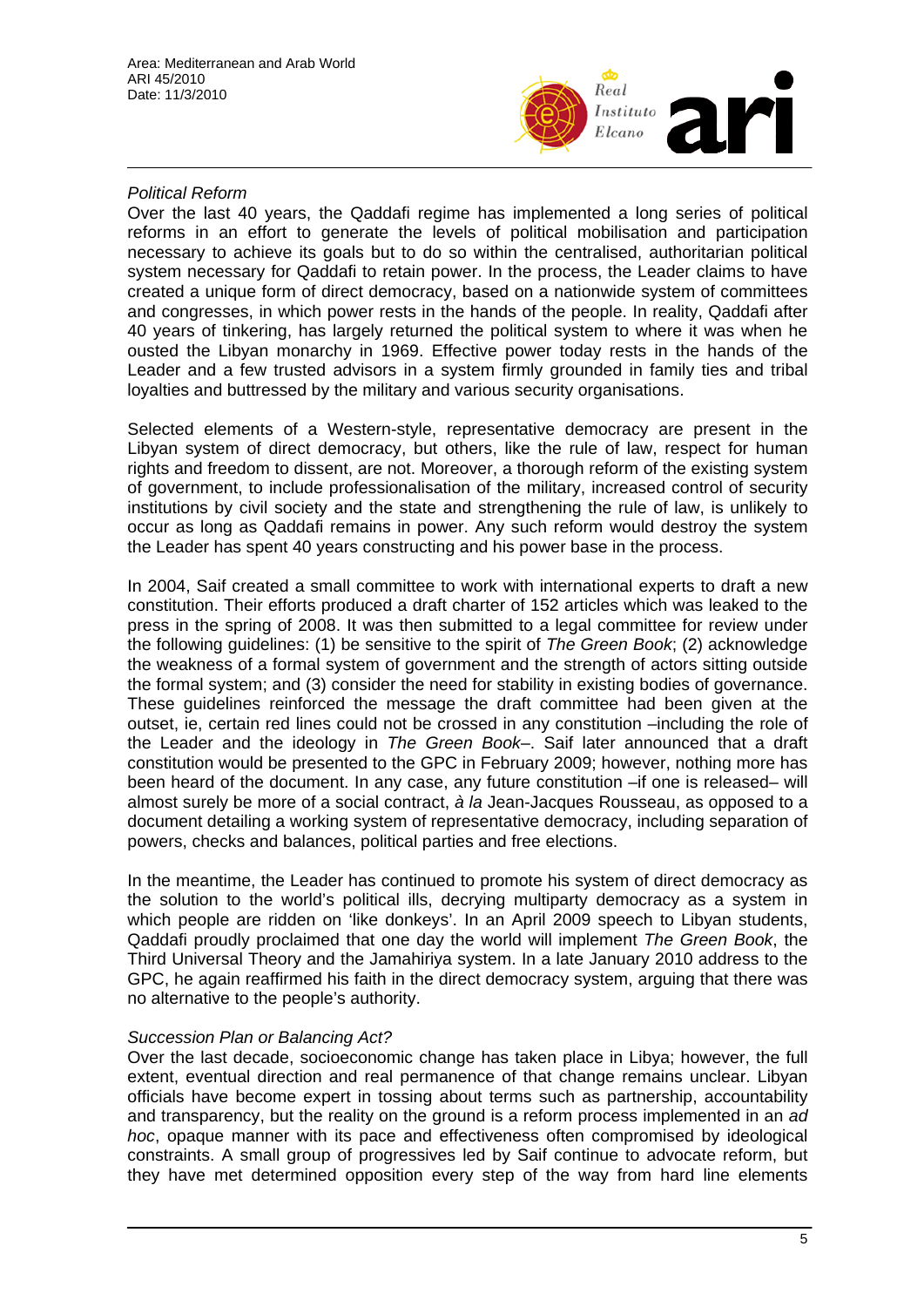

opposed to any change that might move Libya away from a highly centralised, authoritarian political system. Old guard elements view the introduction of a private sector economy and a more open political system as a threat to their economic interests and to the patronage networks underpinning the existing political framework.

In the uncertain and shifting dynamics of Libyan politics, it appeared throughout much of 2009 that Saif was losing power and influence while Muatasim was ascendant. In August 2008, Saif announced he was retiring from political life, and while Saif met Secretary of State Condoleezza Rice in November 2008, it was Muatasim who met Secretary of State Hillary Clinton in April 2009. Moreover, about the time Muatasim was appointed national security adviser, his mentor, Musa Kusa, was appointed Foreign Minister. Both Muatasim and Kusa are allied with the more conservative elements in Libya. The demise of Saif's budding media empire and the cancellation of a planned visit to Washington DC in the summer of 2009 also suggested his political fortunes were in decline.

Some commentators have argued that Saif's visible role in freeing Abdel Basset al-Megrahi, the only person convicted in the bombing of Pan Am flight 103, suggested his political star was again on the rise, and while this may have been the case, it is more likely a misreading of Megrahi's return. When his plane arrived in Tripoli, there were no Libyan government officials at the airport to meet Megrahi and the Leader did not greet him until the following day. Therefore, it is highly likely that the Libyans thought they were complying, at least in part, with the wishes of Western governments for a low-key return for Megrahi when Saif, not a member of the government at the time, was the only notable Libyan prominently involved in his return home.

In any case, most observers were surprised when the Leader in mid-October 2009 asked senior officials to find an official position 'with no term limit' for Saif. The next day, Saif was appointed head of the organising committee of the People's Social Leadership Committees (also found as Social Popular Leadership Committees), a body introduced by the Leader in 1994 which brings together heads of tribes and social institutions. In the past, these committees generally have been headed by senior military people, and while their exact powers, functions and influence remain unclear, their primary task appears to be to maintain social stability and regime control of the constituent groups. With some observers describing Saif's new job as the second most powerful position in the country, his appointment was widely interpreted in the West as a succession signal; however, it is far too early to reach that conclusion. Five months later, Saif has yet to accept the proffered role, arguing he cannot accept any position in the government until Libya adopts democratic institutions, a new constitution and transparent elections.

If and when Saif agrees to head the organising committee of the People's Social Leadership Committees, it will be a highly significant political event as it will mark the first time that he has occupied an official government position. As Libya took steps to rejoin the international community, Saif served in the past as an unofficial envoy for the Leader, and his back channels of communication with Western leaders were often the only game in town. Following the establishment of full relations with the world's powers, times changed and the rules of the game altered. Today, states expect to deal with the Libyan government through Libyan officials and official channels of communication, not through the back channels earlier required. Throughout this transition period, Saif has continued to head the Qaddafi International Charity and Development Foundation, but he has held no formal government job prior to his pending appointment to the People's Social Leadership